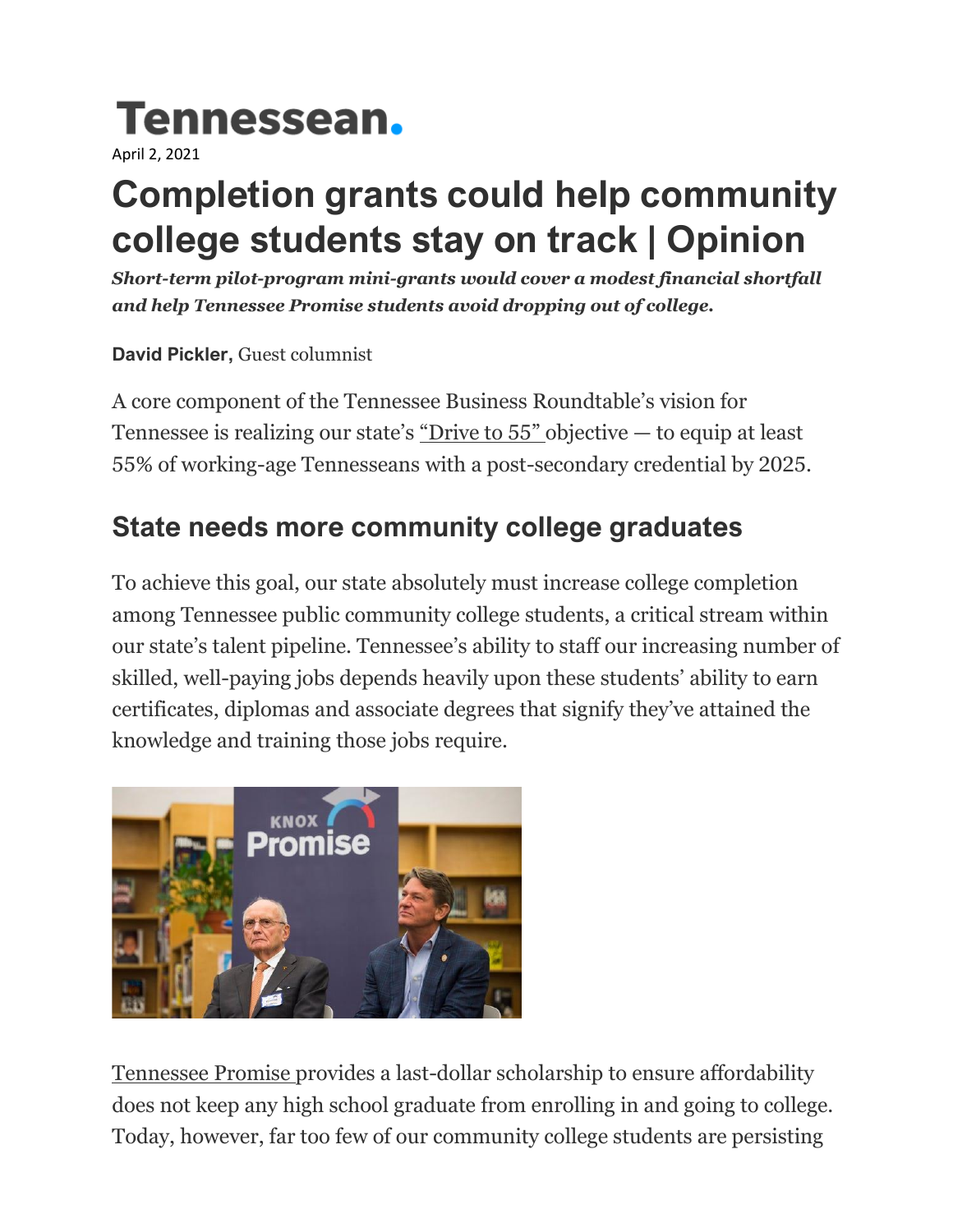all the way to the finish line. Only 25% graduate within three years, and even fewer low-income students and students of color do so.

We've learned that, after starting down their post-secondary paths, many students are confronted with short-term financial challenges when an unexpected bill arrives, or a laptop or car breaks down. These financial minicrises are causing too many of them to stop, turn around or get completely off their path to college completion.

### **A four-year pilot program**

To help these students persist to college completion when "life happens," state Rep. Scott Cepicky and state Sen. Joey Hensley have introduced legislation to provide Tennessee Promise students with short-term, low-dollar "completion grants," which cover a modest financial shortfall and help students avoid dropping out of class or college altogether. This proposal would launch a four-year pilot program to provide completion grants to Tennessee Promise students experiencing financial hardships that would otherwise prevent them from completing a degree or credential.

#### **Knox Promise shows mini-grants work**



Two similar programs have shown that such interventions really work. [Knox](https://tnachieves.org/knoxpromise/)  [Promise,](https://tnachieves.org/knoxpromise/) which supports Tennessee Promise students in Knox County, has provided students with coaching, advising and similar completion mini